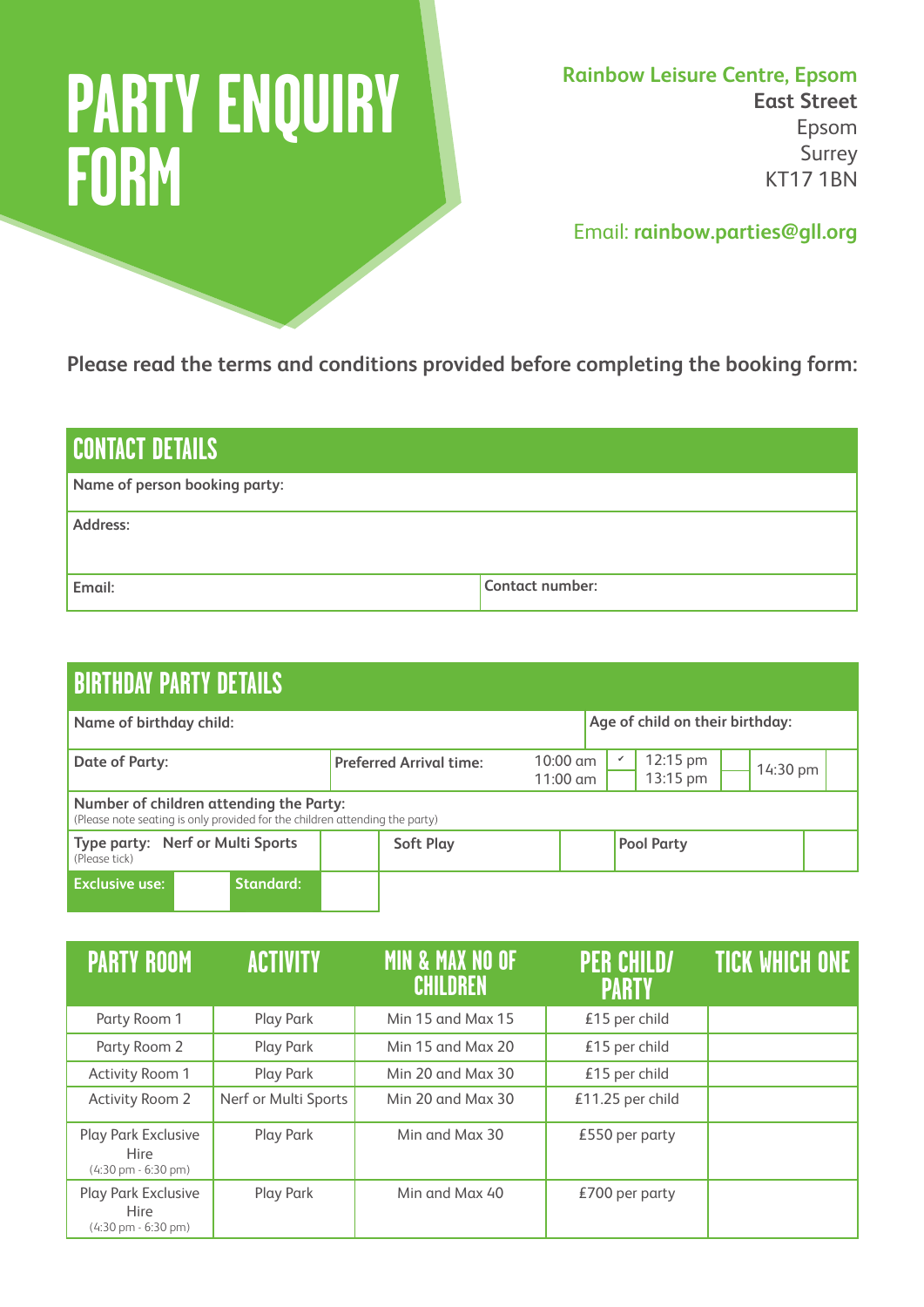## **PARTY FOOD**

**You can choose from one of the following food options, which must be confirmed with a member of the team when booking your party:**

**Option 1-** A hotdog platter (vegetarian avaliable upon request)

**Option 2-** A sandwich platter with ham, cheese or jam (4 quarters)

**Accompanied by:**

A platter of fruit and vegetables, bowl of crips, a carton of apple or orange juice and selection of assorted biscuits.

If you require any additional food or drink for the party, please contact **Chapters Cafe** on:

**01372724442** or **chapterscafe@yahoo.co.uk**

## **FOOD ALLERGY NOTICE**

**If you have a food allergy or special dieatry requirements, please contact Chapters Cafe directly using the details above.**

## **Adult guests optional extras** (all options serve up to 10 people)

| FOOD                                                                                                              | <b>PRICE</b> | TICK |
|-------------------------------------------------------------------------------------------------------------------|--------------|------|
| Plater of a selection of sandwiches choice of Tuna &<br>sweetcorn, Ham & Cheese and Chicken Salad<br>(40 quaters) | €28.00       |      |
| Bowl of chips (500g)                                                                                              | £8.50        |      |
| <b>Bowl of crips</b>                                                                                              | £5.00        |      |
| Flask of Tea (10/12 cups)                                                                                         | £15.00       |      |
| Flask of Coffee (10/12 cups)                                                                                      | €15.00       |      |
| <b>Jug of Squash</b>                                                                                              | £2.50        |      |